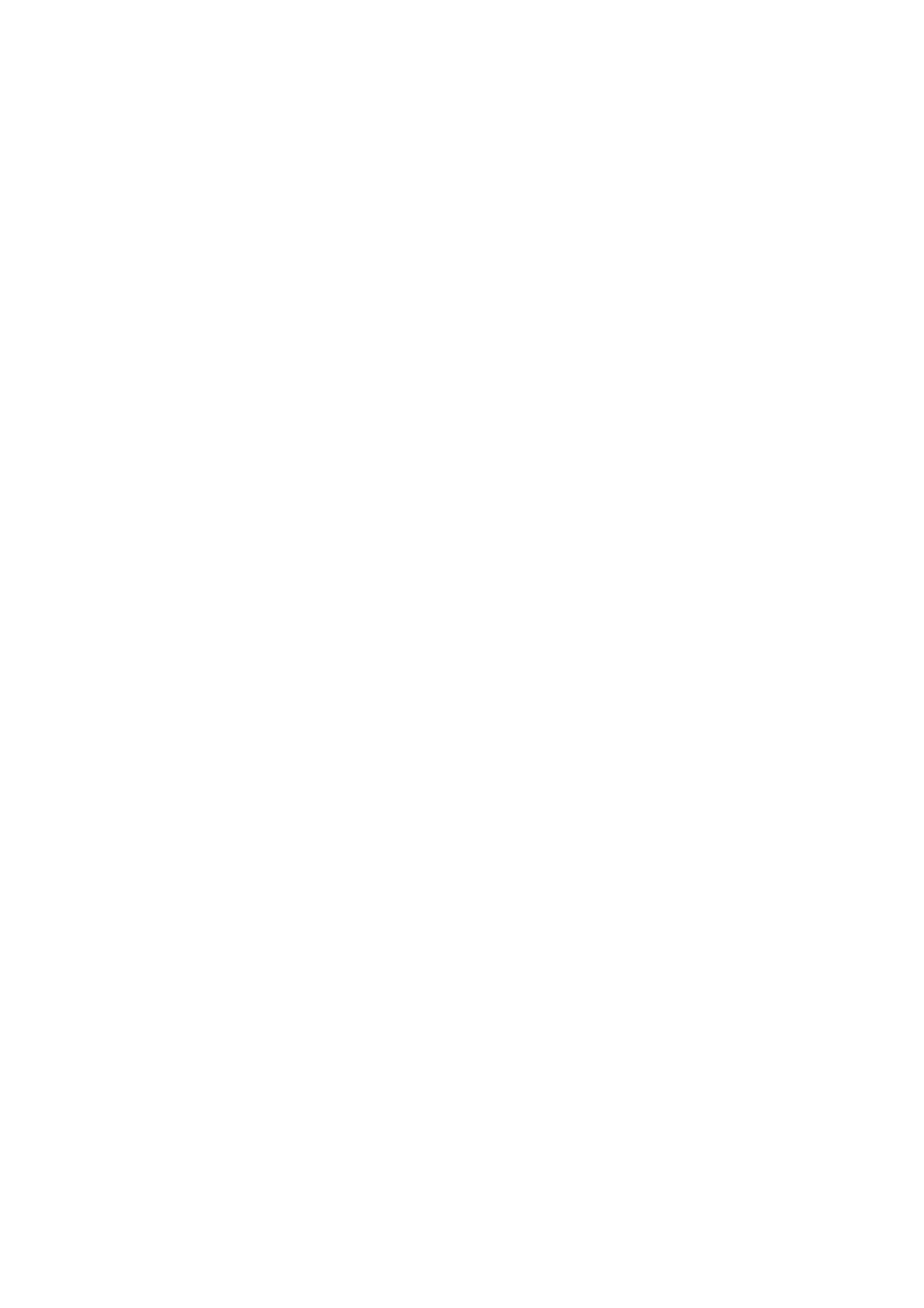## **The Public Interest Advocacy Centre**

The Public Interest Advocacy Centre (PIAC) is an independent, non-profit law and policy organisation that works for a fair, just and democratic society, empowering citizens, consumers and communities by taking strategic action on public interest issues.

PIAC identifies public interest issues and, where possible and appropriate, works co-operatively with other organisations to advocate for individuals and groups affected. PIAC seeks to:

- expose and redress unjust or unsafe practices, deficient laws or policies;
- promote accountable, transparent and responsive government;
- encourage, influence and inform public debate on issues affecting legal and democratic rights; and
- promote the development of law that reflects the public interest;
- develop and assist community organisations with a public interest focus to pursue the interests of the communities they represent;
- develop models to respond to unmet legal need; and
- maintain an effective and sustainable organisation.

Established in July 1982 as an initiative of the (then) Law Foundation of New South Wales, with support from the NSW Legal Aid Commission, PIAC was the first, and remains the only broadly based public interest legal centre in Australia. Financial support for PIAC comes primarily from the NSW Public Purpose Fund and the Commonwealth and State Community Legal Services Program. PIAC also receives funding from Trade and Investment, Regional Infrastructure and Services NSW for its work on energy and water, and from Allens Arthur Robinson for its Indigenous Justice Program. PIAC also generates income from project and case grants, seminars, consultancy fees, donations and recovery of costs in legal actions.

### **Energy + Water Consumers' Advocacy Program**

This Program was established at PIAC as the Utilities Consumers' Advocacy Program in 1998 with NSW Government funding. The aim of the program is to develop policy and advocate in the interests of low-income and other residential consumers in the NSW energy and water markets. PIAC receives policy input to the program from a community-based reference group whose members include:

- Council of Social Service of NSW (NCOSS);
- Combined Pensioners and Superannuants Association of NSW;
- Park and Village Service;
- **Ethnic Communities Council NSW:**
- Rural and remote consumers;
- Retirement Villages Residents Association;
- the Physical Disability Council NSW; and
- Affiliated Residential Park Residents Association.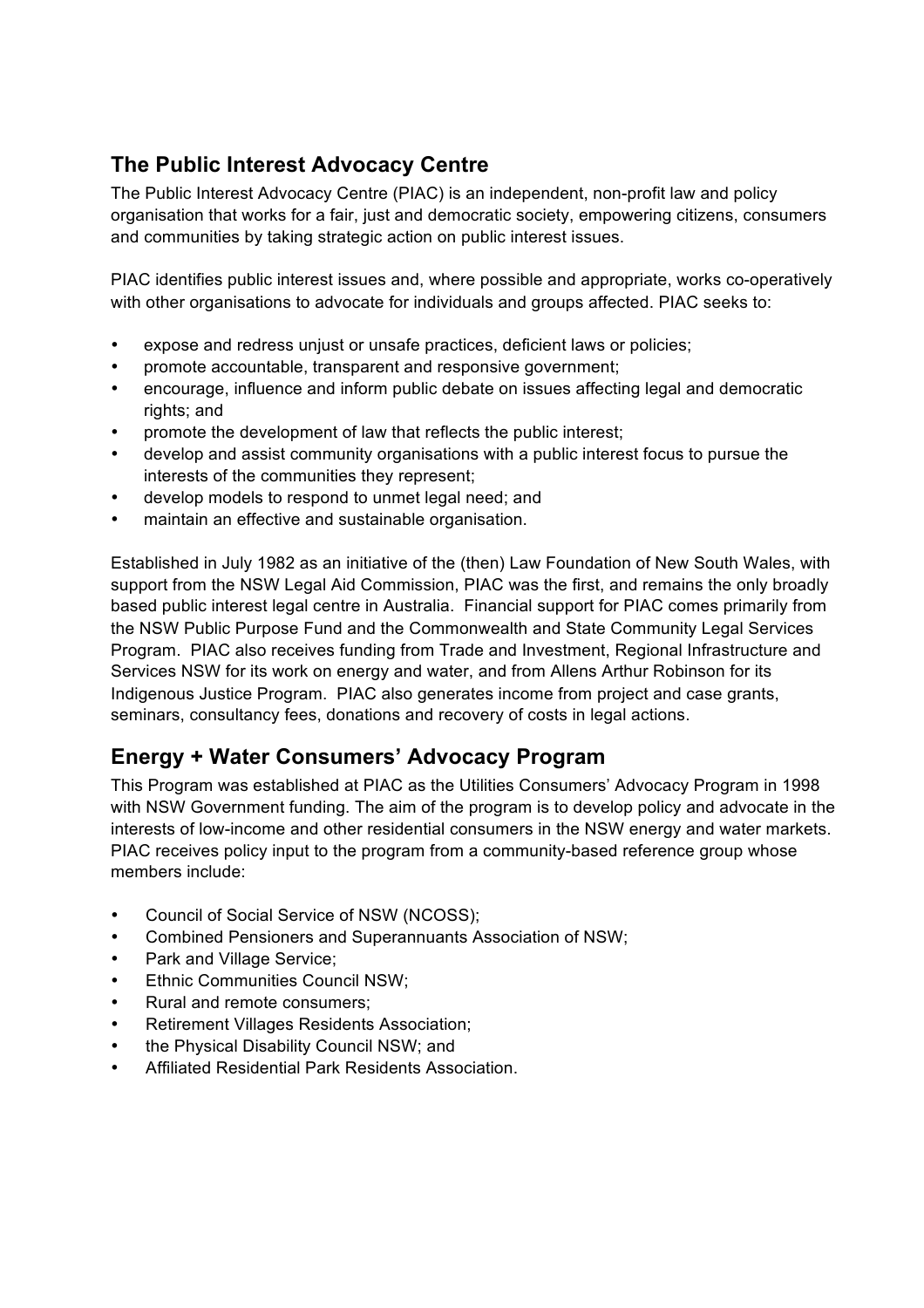#### **Introduction**

PIAC welcomes the opportunity to provide comment on the Australian Energy Regulator's (AER) preliminary *Framework and approach paper for Ausgrid, Endeavour Energy and Essential Energy* (F&A paper), for the regulatory control period from 1 July 2014 to 30 June 2019. PIAC's comments focus on the mechanism to be used to regulate standard control services in NSW. PIAC submits that there are three key factors that should be considered when deciding on the appropriate control mechanism. These are:

- the overall outcome that the method of control seeks to achieve;
- the burden of risk for changes in consumption during regulatory periods; and
- the timing and magnitude of price fluctuations within the regulatory control period.

Distribution network service providers (DNSPs) are natural monopolies, due to the amount of infrastructure they require to deliver their services. However, the AER makes some distinctions regarding which aspects of a DNSP's business are to be regulated as monopolies and which will be regulated differently or not at all. Core business functions, including the provision and maintenance of the network, are designated as direct control services and regulated as monopolies. Direct control services are further subdivided into standard control services and alternative control services. Alternative control services are those with a limited number of customers, in particular street lighting (where the customers are local government authorities). Standard control services are those that all, or most, customers use, including poles and wires, customer service and emergency response—the vast majority of DNSP activity. PIAC's comments in this submission relate to the regulation of standard control services only.

The AER has the option to choose either a revenue cap or weighted average price cap (WAPC) as the control mechanism for standard control services. A revenue cap sets the total amount of revenue a DNSP can collect, while a WAPC sets the total weighted average price a DNSP can charge across its four tariff components: peak energy, other energy, fixed charge and capacity charge.

In PIAC's assessment, both control mechanisms have strengths and weaknesses. Having analysed the prospect of either control mechanism to deliver the best results for consumers, PIAC contends that a revenue cap is more likely to deliver favourable outcomes in the key considerations outlined above. However, if a method can be found to deliver the same outcomes through a WAPC, PIAC would also consider supporting such an approach.

### **Limiting cost-recovery to the efficient level**

PIAC takes the view that the aim of DNSP regulation should be to keep prices as low as possible for consumers. Residential consumers, especially those on low or fixed incomes, cannot be expected to absorb network costs above efficient levels, given these costs constitute up to 57% of residential electricity bills in NSW.<sup>1</sup> For this reason, PIAC supports the AER's position that in deciding which control mechanism to adopt, the AER should consider whether that mechanism 'provides DNSPs with an opportunity to recover efficient costs, while limiting revenue recovery

2 • Public Interest Advocacy Centre • Network regulation for all

 <sup>1</sup> For consumers in the Essential Energy distribution area. Independent Pricing and Regulatory Tribunal, *Changes in regulated electricity retail prices from 1 July 2012 – Final report*, 2012, 10.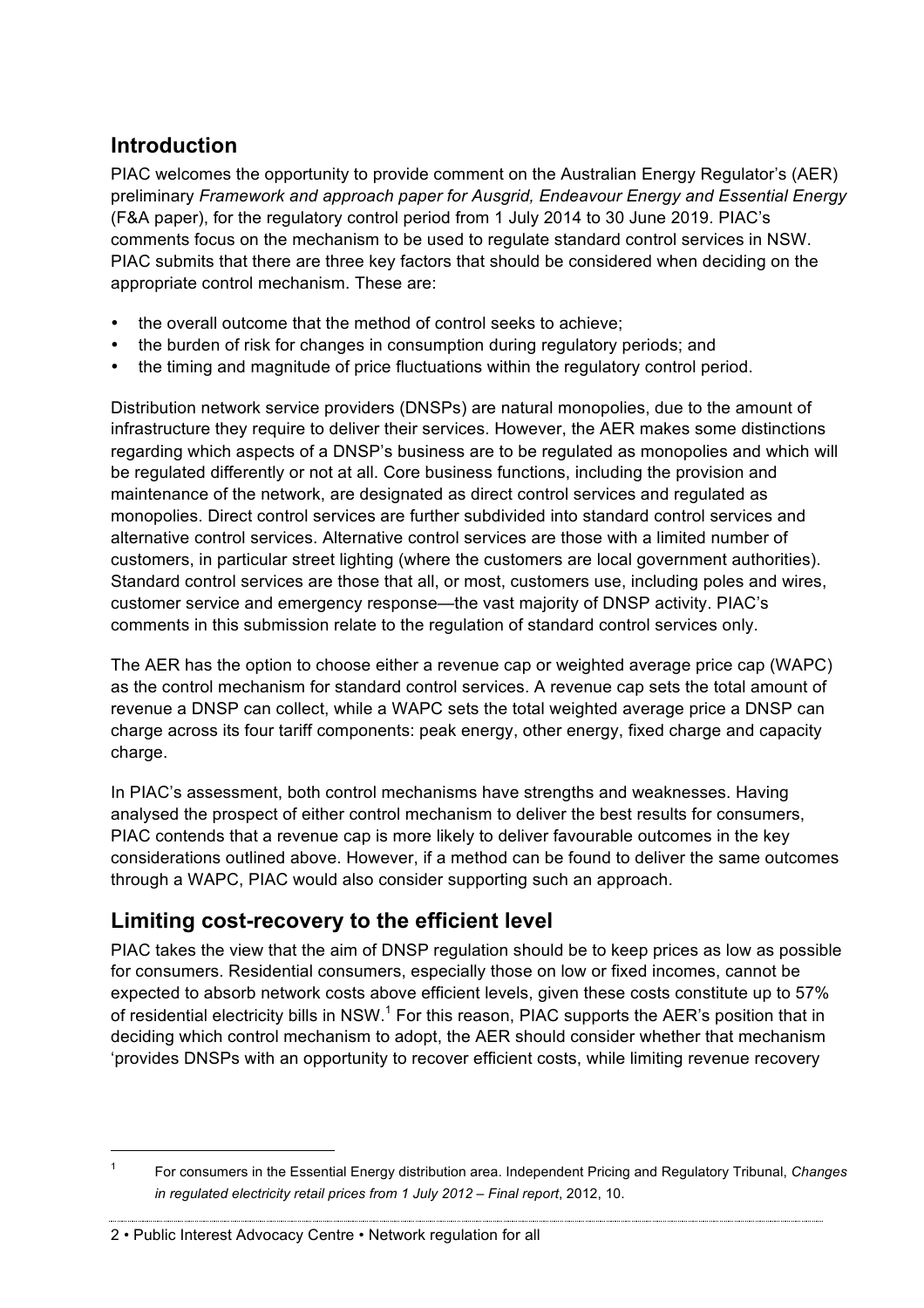above such costs'.<sup>2</sup> PIAC also holds the view that DNSP costs are largely fixed and determined by peak demand, with sales volume having only a minimal impact.

PIAC considers that the risk of revenue recovery above efficient levels is more significant under a WAPC than a revenue cap. In the F&A paper, the AER notes that Victorian DNSPs recovered revenue 8.28% above efficient levels over the 2006-2010 regulatory control period through WAPC regulation. This meant that the burden on Victorian consumers was \$568 million higher than should have been the case. $3$  Over recovery under a WAPC occurs when sales volumes increase above forecasts. The value of the WAPC is calculated by dividing the total cost of providing network services by the forecast volume to be carried by the network. This means that when sales increase above the original forecast—but total cost increases are insignificant or at least increase at a lower rate—DNSPs are able to recover costs above the efficient level. A WAPC therefore provides an undesirable or perverse incentive on DNSPs to underestimate their projected sales. This risk is heightened by the complexity of forecasting demand accurately. The F&A paper states that 'while the AER rigorously assesses the forecasts proposed by the DNSPs, the AER is concerned with the overall accuracy of volume forecasts'.<sup>4</sup> A revenue cap removes this perverse incentive, because DNSPs are given a total amount of revenue that they can recover, set at the level required to run their networks at efficient costs.

It should also be noted that under a WAPC, prices for all five years of a regulatory control period are set at one time. Due to the nature of forecasting, the risks of inaccurate forecasts increase for each year after the time the forecasts were made. Inaccurate forecasts under a WAPC can also result in large fluctuations between regulatory control periods. This issue is discussed in more detail below.

#### **The burden of risk for changes in consumption during regulatory periods**

A revenue cap and WAPC control mechanism pose different risks for DNSPs and consumers when the volume of total demand is changing within a regulatory control period. Under a WAPC, networks carry the risk of a decline in volume, because they are not able to increase their overall price cap to maintain revenue in light of declining sales. At the same time, consumers carry the risk associated with increasing sales. This is because increasing sales, particularly of one component of the WAPC, give DNSPs an opportunity to reweight the price cap towards that service and recover revenue above efficient costs.

Under a revenue cap, consumers bear the risk of a reduction in overall demand. When overall revenue is capped but volume is falling, DNSPs are able to increase prices in order to reach their revenue cap despite a lower level of sales. Conversely, if volumes increase, DNSPs are constrained in their ability to immediately increase prices in response to increased demand, and must wait until the cap is re-calculated at the end of each year (see below).

Ideally, the risk associated with a decrease in volume should not be borne by consumers. However, PIAC considers that the negative effect of consumers bearing this risk under a revenue cap must be weighed against that of over-recovery by DNSPs above efficient levels under a

Public Interest Advocacy Centre • Network regulation for all • 3

 <sup>2</sup> AER, *Framework and approach paper: Ausgrid, Endeavour Energy and Essential Energy–Regulatory control period commencing 1 July 2014 (Preliminary positions),* 2012, 54.

 $3$  Ibid 55.

 $4$  Ibid.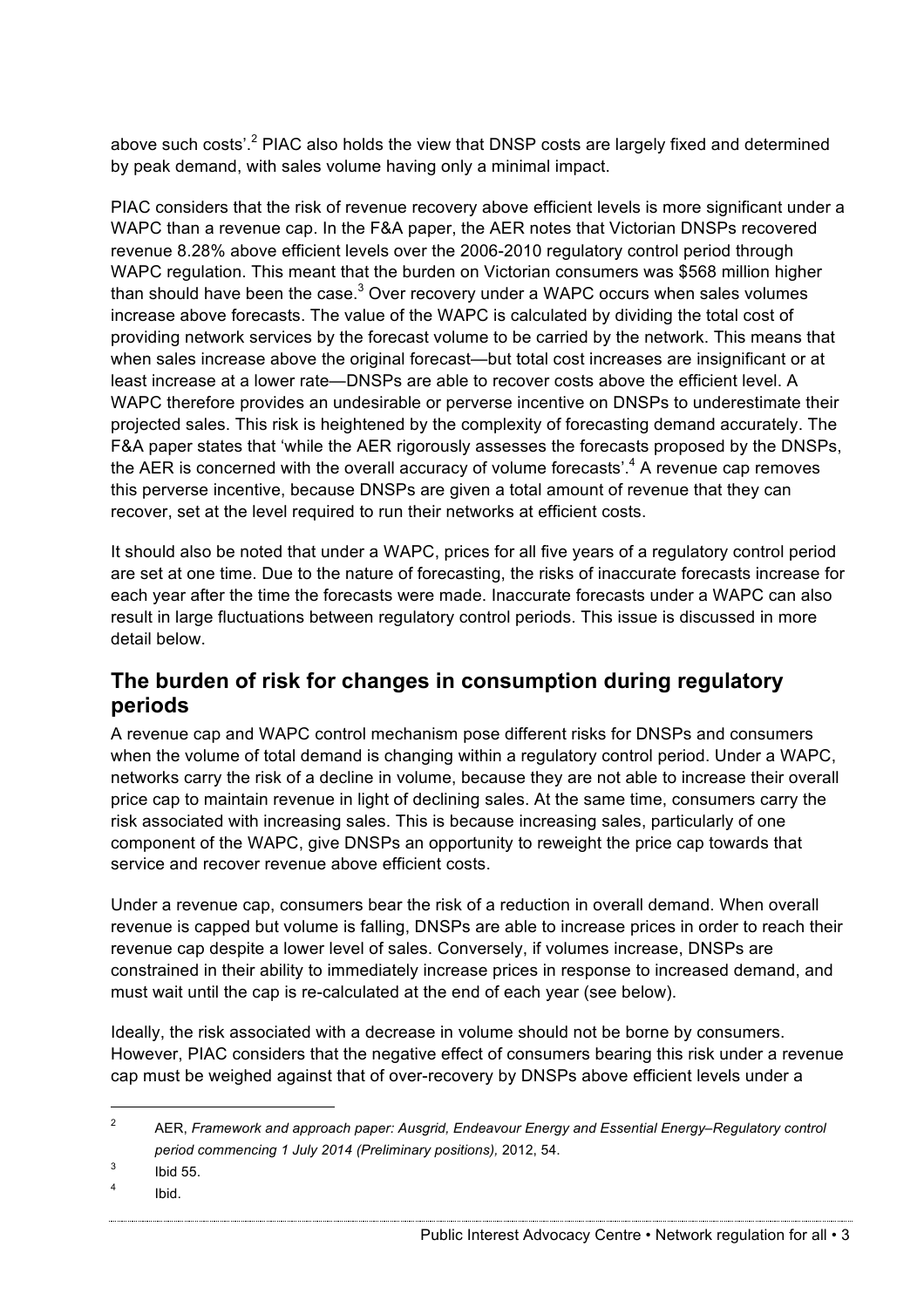WAPC. The risk of this occurring under a WAPC is further heightened due to the need to make longer-range forecasts covering a whole five-year period and the challenge of doing so accurately.

## **Price stability**

The frequency and magnitude of price fluctuations differ under a revenue cap versus a WAPC control mechanism. Under a revenue cap, yearly adjustments are made based on whether revenue in the previous year has been over or under recovered (known as the 'over or under account'). The over or under account is then incorporated into the following year's cap, meaning total revenue remains capped over the whole of the regulatory control period. While these adjustments present potential price fluctuations for consumers, PIAC, like the AER, considers that these could be effectively moderated by introducing tolerance limits for the adjustment in any one year.<sup>5</sup> PIAC also notes that yearly price adjustments are a regular feature of standard contracts in NSW, and changes in network are part of these price movements.

The two control mechanisms also create different fluctuations when volumes are decreasing. Under a revenue cap, volume forecasts are updated annually, in order to calculate the price of a single unit of consumption. Where volumes are decreasing, prices under a revenue cap are slowly adjusted upwards each year. In contrast, under a WAPC, prices are set for five years at the beginning of each regulatory period. While this provides price stability within each regulatory period, if consumption volumes decrease over a number of years, all necessary adjustments will be made in one hit at the start of the next regulatory control period.

PIAC submits that vulnerable consumers are better served by smaller price adjustments that more accurately reflect real-time costs. If demand forecasts are reassessed annually, consumers are more likely to pay closer to the efficient cost of delivering network services and not face five years worth of adjustment for forecast inaccuracy at the start of the next regulatory control period. More gradual price movements also allow consumers to make measured adjustments to consumption in other areas when necessary, rather than being forced to make dramatic cuts at the start of a regulatory control period.

# **Conclusion**

Vulnerable consumers on low and fixed incomes cannot be expected to absorb more than efficient network costs as part of paying for the essential service of electricity. PIAC therefore submits that the control mechanism for standard control services should limit the potential for DNSPs to recover revenue above efficient costs. In addition, the control mechanism should facilitate gradual price adjustments, rather than large jumps between periods. PIAC considers that these are both characteristics of revenue cap regulation. However, if the same outcomes can be achieved through a WAPC approach, PIAC remains open to the possibility of such an arrangement being adopted in NSW.

PIAC also notes that there are risks to consumers under both approaches. Under a revenue cap, consumers bear the risk of increasing prices if demand falls. Under a WAPC, there is the risk of DNSPs over-recovering costs above efficient levels, due to tariff reweighting, particularly when demand grows above forecast levels. Because forecasts for a whole five-year period are made at the start of a price determination utilising a WAPC approach, PIAC believes that the risk of cost over-recovery outweighs those of increasing prices under a revenue cap.

4 • Public Interest Advocacy Centre • Network regulation for all

 $5$  Ibid 60.